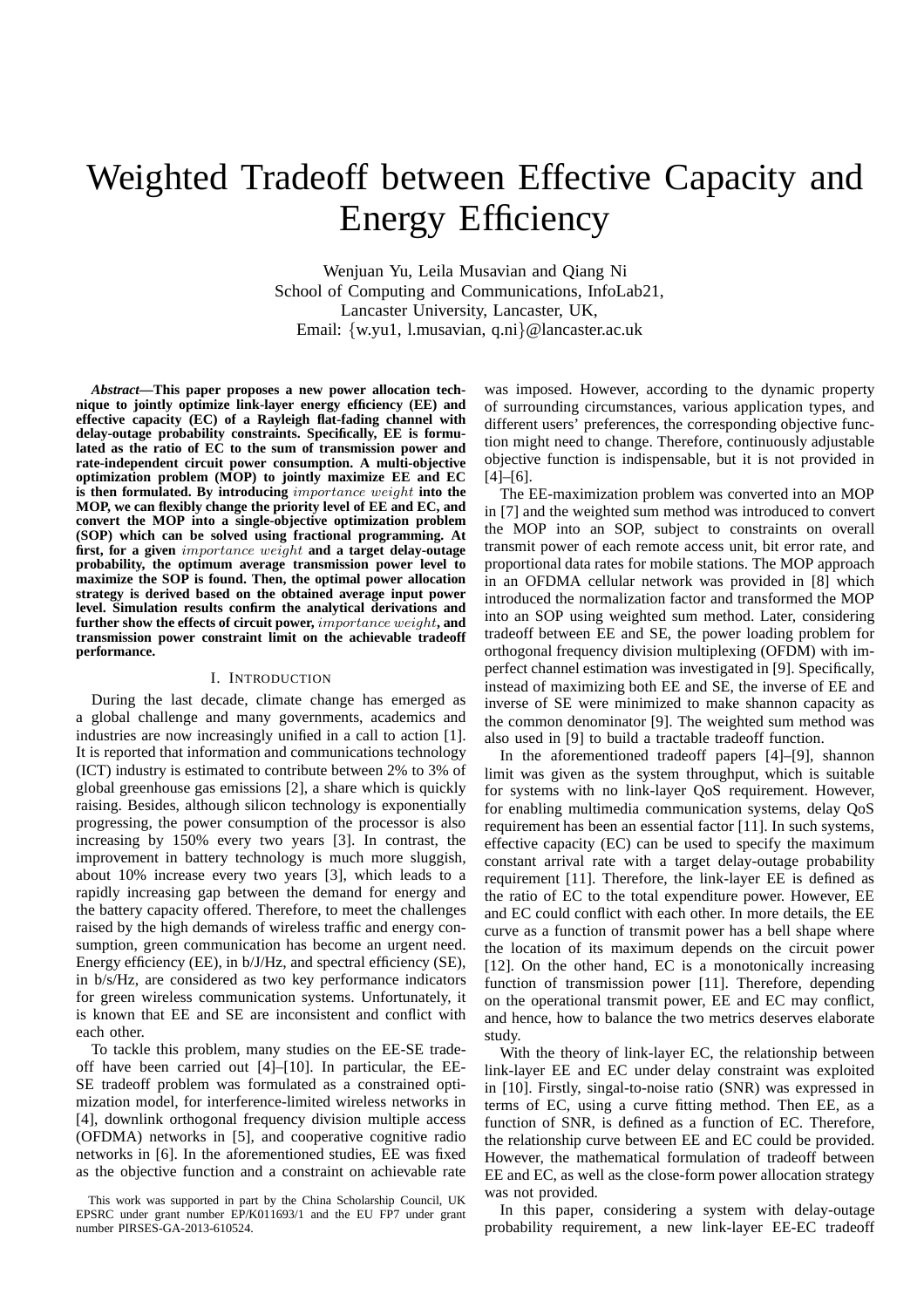formulation is proposed and then, solved using fractional programming. Before starting to integrate the joint EE-EC maximization problem, we transform the two objectives into two normalized unitless functions, to get rid of their different measurements and orders of magnitude. Further, instead of maximizing link-layer EE and EC, we minimize the inverse of EE and the inverse of EC to make EC as the common denominator. We then introduce the importance weight into the formulation, which could be used to adjust the priority of EE and EC according to surrounding circumstances, user's preference and system's QoS requirement. By transforming the MOP into an SOP, we show that the tradeoff function is quasi-concave in transmission power, and hence, a global maximum could be achieved through fractional programming [13]. For a point-to-point Rayleigh flat-fading channel with delay constraints, we present numerical results to illustrate the effects of the importance weight, circuit power and transmission power constraint limit on the tradeoff problem.

#### II. SYSTEM MODEL

We consider a point-to-point wireless communication system over a flat-fading channel. Similar to what is considered in [14], firstly, the upper-layer packets are divided into frames at the data-link layer. At the physical layer, the frames stored at a first-in-first-out (FIFO) buffer are split into bit streams. Adaptive coding and power allocation strategy are applied at the transmitter [15], using the channel-state information (CSI) fed back from the receiver, and the QoS constraint. Then, the bit streams are read out of the FIFO buffer and transmitted through the wireless fading channel.

We assume that the wireless channel is block fading, i.e., the channel gain is invariant during each fading-block, but independently changes from one fading-block to another. The length of each fading-block, denoted by  $T_f$ , is assumed to be an integer multiple of the symbol duration  $T_s$ . We also assume that the ideal Nyquist transmission symbol rate is satisfied, which means that the symbol duration  $T_s$  equals to the inverse of the system bandwidth,  $T_s = \frac{1}{T_s}$  $\frac{1}{B}$ . During each fading-block, the service rate process,  $\{R[t], t = 1, 2, \ldots, T_f\}$ , using adaptive transmission is considered to be stationary and ergodic  $[14]$ . Therefore, the block index t could be omitted for simplicity. The instantaneous service rate, in b/s/Hz, at the  $t^{th}$  fading-block is given as

$$
R[t] = \log_2\left(1 + P_t[t] \cdot \frac{\gamma[t]}{P_c \sigma_n^2}\right) \text{ (b/s/Hz)}, \quad (1)
$$

where  $P_t[t]$  is the transmission power,  $P_c$  denotes the distance-based path-loss,  $\sigma_n^2$  indicates the noise power and  $\gamma[t]$  presents the channel power gain of the considered unitvariance Rayleigh block fading channel with the probability density function (PDF)  $f_{\gamma}(\gamma) = e^{-\gamma}$  [16].

### *A. Effective Capacity*

Based on the large deviation theory, for a dynamic queueing system with stationary ergodic arrival and service processes [17], the queue length process  $Q(t)$  converges in distribution to a steady-state queue length  $Q(\infty)$  such that

$$
-\lim_{x \to \infty} \frac{\ln \left( \Pr\{Q\left(\infty\right) \ge x\} \right)}{x} = \theta,\tag{2}
$$

where  $Pr\{a \ge b\}$  shows the probability that  $a \ge b$  holds. (2) implies that the probability of the queue length exceeding a certain threshold  $x$  decays exponentially fast as  $x$  increases [15].

Now, assuming that the Gartner-Ellis theorem [18, Pages 34-36] is satisfied, EC of an independent and identically distributed (i.i.d) block fading channel can be expressed as [11]

$$
EC = -\frac{1}{\theta T_f B} \ln \left( \mathbb{E} \left[ e^{-\theta B T_f R[t]} \right] \right) \quad (b/s / Hz) , \quad (3)
$$

where  $\mathbb{E}[\cdot]$  indicates the expectation operator. Note that in (3), the parameter  $\theta$  ( $\theta > 0$ ) indicates the exponential decay rate of the QoS violation probability. A slower decay rate could be represented by a smaller  $\theta$ , which indicates that the system can tolerate a looser QoS guarantee, while a more stringent QoS requirement will be indicated by a larger  $\theta$ .

Now, the delay-outage probability, which is defined as the probability that the delay exceeds a maximum delay-bound  $D_{\text{max}}$ , can be estimated by [11]

$$
P_{\text{delay}}^{\text{out}} = \Pr \left\{ \text{Delay} \ge D_{\text{max}} \right\} \approx \varepsilon e^{-\theta \mu D_{\text{max}}},
$$

where  $D_{\text{max}}$  is in units of a symbol period  $(T_s = 1/B)$ . Hence, in order to meet a target delay-bound violation probability limit,  $P_{\text{delay}}^{\text{out}}$ , a source needs to limit its data rate to the maximum of  $\mu$ , where  $\mu$  is the solution of  $\mu = EC$ , given in (3).

#### *B. Link-layer Energy Efficiency*

We formulate the link-layer EE for delay-limited system as the ratio of EC to the sum of the circuit power,  $P_c$ , and the transmission power scaled by the power amplifier efficiency  $\epsilon$ . Therefore, EE can be expressed as

$$
EE = \frac{EC}{P_c + \frac{1}{\epsilon} \mathbb{E}[P_t[t]]} \quad 0 \le \epsilon \le 1.
$$
 (4)

## III. OPTIMAL POWER ALLOCATION

In this section, we formulate the EE-EC tradeoff as an MOP and provide the optimal power allocation strategy under average input power constraint. Since EE and EC have different measurements and orders of magnitude, we normalize them with  $EE_{norm}$  and  $EC_{norm}$ , respectively. To be specific, if  $P_{\text{EE}}^{*}$  denotes the optimal average power level at which EE is maximized, then  $EE_{\text{norm}} = EE|_{E[P_t[t]] = P_{EE}^*}$  and  $EC_{\text{norm}} =$  $\text{EC}|_{\mathbb{E}[P_{\text{t}}[t]] = P_{\text{FE}}^*}.$ 

Here, instead of jointly maximizing  $\frac{\text{EE}}{\text{EF}_{\text{norm}}}$  and  $\frac{\text{EC}}{\text{EC}_{\text{norm}}}$ , we minimize the inverse of the two conflicting objectives to make EC as the common denominator. The MOP, hence, can be formulated as

$$
\min \frac{\text{EE}_{\text{norm}}}{\text{EE}} \quad \text{and} \quad \min \frac{\text{EC}_{\text{norm}}}{\text{EC}} \tag{5a}
$$

subject to: 
$$
\mathbb{E}[P_t[t]] \leq P_{\text{max}},
$$
 (5b)

where  $P_{\text{max}}$  is the average transmission power limit. By utilizing (4), we combine the two objectives in (5a) using an importance weight, which could be adjusted to indicate the priority of different objectives. Therefore, the MOP is transformed into an SOP with input power constraint, which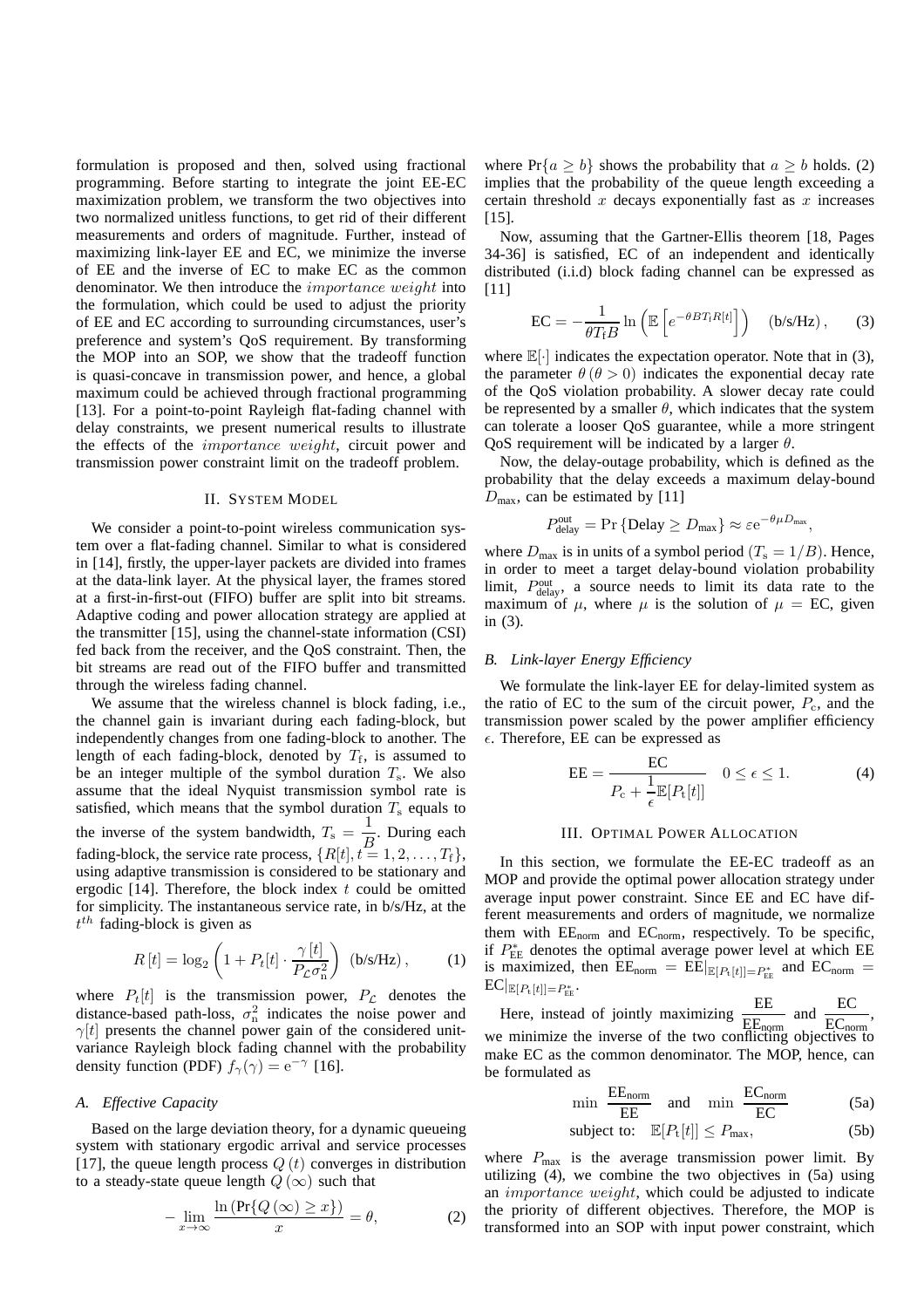yields

$$
\min \quad w_1 \frac{\text{EE}_{\text{norm}}(P_{\text{c}} + \frac{1}{\epsilon} \mathbb{E}[P_{\text{t}}[t]])}{\text{EC}} + (1 - w_1) \frac{\text{EC}_{\text{norm}}}{\text{EC}} \quad \text{(6a)}
$$

$$
subject to: \quad \mathbb{E}[P_{t}[t]] \le P_{\text{max}}, \tag{6b}
$$

where  $w_1 \in [0, 1]$  is the *importance weight*. In more details,  $w_1$  and  $(1-w_1)$  represent the importance of the link-layer EE and EC, respectively. When  $w_1 = 0$ , the tradeoff problem is transformed into an EC-maximization problem, while when  $w_1 = 1$ , the MOP is simplified into an EE-maximization problem. In fact, the importance of EE gradually grows as  $w_1$  increases from 0 to 1.

Then, since the transmission power is a function of the channel power gain  $\gamma$ , the instantaneous transmission power  $P_t[t]$  in (6a)-(6b) could be written as  $P_t(\gamma)$ . Finally, the EE-EC tradeoff problem can be mathematically expressed as

$$
\min_{P_{\rm r}(\gamma) \ge 0} \quad w_1 \frac{\text{EE}_{\rm norm} K_{\ell} \left( P_{\rm c_r} + \frac{1}{\epsilon} \mathbb{E}_{\gamma} [P_{\rm r}(\gamma)] \right)}{-\frac{1}{\theta T_{\rm f} B} \ln \left( \mathbb{E}_{\gamma} \left[ \left( 1 + P_{\rm r}(\gamma) \gamma \right)^{-\alpha(\theta)} \right] \right)}
$$
\n
$$
+ (1 - w_1) \frac{\text{EC}_{\rm norm}}{-\frac{1}{\theta T_{\rm f} B} \ln \left( \mathbb{E}_{\gamma} \left[ \left( 1 + P_{\rm r}(\gamma) \gamma \right)^{-\alpha(\theta)} \right] \right)}
$$
\n(7a)

subject to:  $\mathbb{E}_{\gamma}[P_t(\gamma)] \leq P_{\text{max}},$  (7b)

where  $\mathbb{E}_{\gamma}[\cdot]$  indicates the expectation over the PDF of  $\gamma$ ,  $P_{\rm r}(\gamma)~=~\frac{P_{\rm t}(\gamma)}{K_{\ell}},~P_{\rm c_r}~=~\frac{P_{\rm c}}{K_{\ell}}$  $\frac{P_{\rm c}}{K_{\ell}}, \ \alpha(\theta) = \frac{\theta T_{\rm f} B}{\ln 2}, \ K_{\ell} = P_{\mathcal{L}} \sigma_{\rm n}^2.$ Setting  $EE'_{\text{norm}} = EE_{\text{norm}}K_{\ell}$ ,  $K_{\ell}$  could be canceled to scale the normalized system performance with respect to path-loss factor. Since  $-\frac{1}{2\pi}$  $\frac{1}{\theta T_{\text{f}}B}$  is a negative constant, the minimization problem (7a) can be converted into a maximization problem. Then, it could be converted back into a minimization problem by inverting the objective function, yielding

$$
\min_{P_{\rm r}(\gamma) \ge 0} \frac{\ln \left( \mathbb{E}_{\gamma} \left[ (1 + P_{\rm r}(\gamma) \gamma)^{-\alpha(\theta)} \right] \right)}{w_1 \mathsf{EE}_{\rm norm}' \left( P_{\rm c_r} + \frac{1}{\epsilon} \mathbb{E}_{\gamma} [P_{\rm r}(\gamma)] \right) + (1 - w_1) \mathsf{EC}_{\rm norm}} \tag{8a}
$$

subject to: 
$$
\mathbb{E}_{\gamma}[P_{\rm r}(\gamma)] \le \frac{P_{\rm max}}{K_{\ell}}.
$$
 (8b)

# *A. Optimum Power Allocation With No Input Power Constraint*

Firstly, the unconstrained SOP is tackled, paving the way for the optimum power allocation strategy of the SOP with input average power constraint. The objective function in (8a) involves the ratio of two functions of  $P_r(\gamma)$ , and it is not concave [13]. However, the EC function has been proved to be concave in the transmission power, and in turn, in  $P_r(\gamma)$ [14]. Therefore, the numerator in  $(8a)$  is convex [19]. On the other hand, the denominator of the objective function is affine in  $P_r(\gamma)$ , therefore, the tradeoff problem is quasiconcave and could be solved through fractional programming [13].

Now, by using the variable transformation  $t = (w_1 \text{EE}_{\text{norm}}' (P_{c_r} + \frac{1}{\epsilon} \mathbb{E}_{\gamma} [P_r(\gamma)]) + (1 - w_1) \text{EC}_{\text{norm}})^{-1},$ the minimization problem (8a)-(8b) could be converted into

$$
\min_{P_{\rm r}(\gamma)\geq 0} \qquad t \ln\bigl(\mathbb{E}_{\gamma}\bigl[\bigl(1+P_{\rm r}(\gamma)\gamma\bigr)^{-\alpha(\theta)}\bigr]\bigr) \qquad \qquad \textbf{(9a)}
$$

subject to: 
$$
t(w_1 \text{EE}_{\text{norm}}'(P_{c_r} + \frac{1}{\epsilon} \mathbb{E}_{\gamma}[P_r(\gamma)])
$$
  
  $+ (1 - w_1) \text{EC}_{\text{norm}}) = 1.$  (9b)

The objective function in (9a) is convex in  $(P_r(\gamma), t)$  with an affine constraint [13]. Therefore, the Karush-Kuhn-Tucker (KKT) conditions are both sufficient and necessary for the optimal solution [19]. If  $\lambda \in \mathbb{R}$  is the Lagrange multiplier, then the Lagrangian is

$$
\mathcal{L}\big(P_r(\gamma), t, \lambda\big) =
$$
\n
$$
t \ln\big(\mathbb{E}_{\gamma}\big[\big(1 + P_r(\gamma)\gamma\big)^{-\alpha(\theta)}\big]\big) + \lambda \big(t \big(w_1 \mathbb{E} \mathbb{E}_{\text{norm}}'\big) \big( P_{c_r} + \frac{1}{\epsilon} \mathbb{E}_{\gamma} [P_r(\gamma)]\big) + (1 - w_1) \mathbb{E} \mathbb{C}_{\text{norm}} \big) - 1 \big). \tag{10}
$$

At the optimal power allocation, we have

$$
\frac{\partial \mathcal{L}(P_{\rm r}(\gamma), t, \lambda)}{\partial P_{\rm r}(\gamma)} = 0,
$$
\n(11a)

$$
\frac{\partial \mathcal{L}(P_{\rm r}(\gamma), t, \lambda)}{\partial t} = 0, \tag{11b}
$$

which can be found as

$$
\alpha(\theta)\gamma (1 + P_{r}(\gamma)\gamma)^{-\alpha(\theta)-1}
$$
\n
$$
= \frac{\lambda w_{1}EE'_{\text{norm}}}{\epsilon} \mathbb{E}_{\gamma} \left[ (1 + P_{r}(\gamma)\gamma)^{-\alpha(\theta)} \right] \qquad (12a)
$$
\n
$$
\ln \left( \mathbb{E}_{\gamma} \left[ (1 + P_{r}(\gamma)\gamma)^{-\alpha(\theta)} \right] \right)
$$
\n
$$
+ \lambda \left( w_{1}EE'_{\text{norm}} \left( P_{c_{r}} + \frac{1}{\epsilon} \mathbb{E}_{\gamma} [P_{r}(\gamma)] \right) \right)
$$
\n
$$
+ (1 - w_{1})EC_{\text{norm}} \right) = 0. \qquad (12b)
$$

From (12a), the optimum power distribution scheme can be found as

$$
P_{\mathbf{r}}(\gamma) = \left[ \frac{\alpha(\theta)^{\frac{1}{1+\alpha(\theta)}}}{(w_1 \nu)^{\frac{1}{1+\alpha(\theta)}} \gamma^{\frac{\alpha(\theta)}{1+\alpha(\theta)}}} - \frac{1}{\gamma} \right]^+, \quad (13)
$$

where  $[x]^+$  = max $\{0, x\}$  and  $\nu$  =  $\lambda \text{EE}_{\text{norm}}^{\prime}$  $\mathbb{E}_{\gamma} \left[ (1 + P_{\rm r}(\gamma) \gamma)^{-\alpha(\theta)} \right]$  is referred to as the scaled-Lagrangian-multiplier. The optimal value for  $\nu$ (referred to as  $\nu^*$ ) can be found by substituting the power allocation (13) into (12b), yielding

$$
EE'_{\text{norm}} \mathbb{E}_{\gamma} \left[ \left( 1 + \left[ \frac{(\gamma \alpha(\theta))^{\frac{1}{1+\alpha(\theta)}}}{(w_1 \nu^*)^{\frac{1}{1+\alpha(\theta)}}} - 1 \right]^+ \right)^{-\alpha(\theta)} \right] \times \ln \left( \mathbb{E}_{\gamma} \left[ \left( 1 + \left[ \frac{(\gamma \alpha(\theta))^{\frac{1}{1+\alpha(\theta)}}}{(w_1 \nu^*)^{\frac{1}{1+\alpha(\theta)}}} - 1 \right]^+ \right)^{-\alpha(\theta)} \right] \right) \right)
$$

$$
+ \epsilon \nu^* \left( w_1 EE'_{\text{norm}} \left( P_{c_r} + \frac{1}{\epsilon} \mathbb{E}_{\gamma} \left[ \frac{\alpha(\theta)^{\frac{1}{1+\alpha(\theta)}}}{(w_1 \nu^*)^{\frac{1}{1+\alpha(\theta)}}} \frac{\alpha(\theta)}{\gamma^{\frac{\alpha(\theta)}{1+\alpha(\theta)}}} \right] - \frac{1}{\gamma} \right]^+ \right) + (1 - w_1) EC_{\text{norm}} \right) = 0. \tag{14}
$$

For a Rayleigh fading channel, the expectations in (14) can be calculated by (15a) and (15b), wherein  $\Gamma(a, x) = \int_{-\infty}^{\infty}$ x  $t^{a-1}e^{-t}dt$  is the upper incomplete gamma function and  $E_1(x) = \int_x^{\infty}$  $e^{-t}$  $\frac{1}{t}dt$ ,  $|Arg(x)| < \pi$  indicates the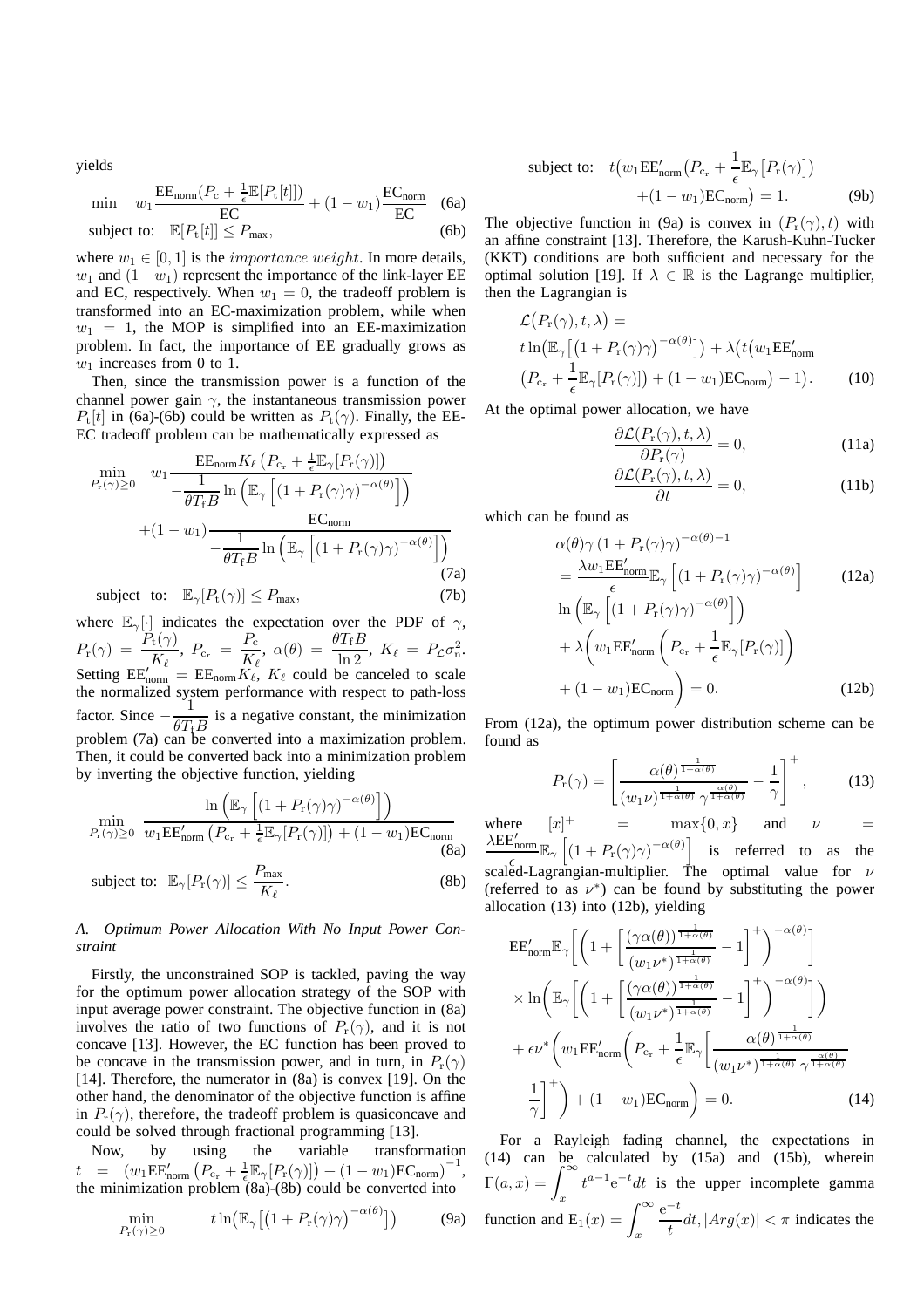$$
\mathbb{E}_{\gamma}[P_{\mathbf{r}}(\gamma)] = \left(\frac{\alpha(\theta)}{w_1 \nu^*}\right)^{\frac{1}{1+\alpha(\theta)}} \Gamma\left(\frac{1}{1+\alpha(\theta)}, \frac{w_1 \nu^*}{\alpha(\theta)}\right) - \mathbb{E}_{1}\left(\frac{w_1 \nu^*}{\alpha(\theta)}\right)
$$
(15a)  

$$
\mathbb{E}_{\gamma}\left[(1+P_{\mathbf{r}}(\gamma)\gamma)^{-\alpha(\theta)}\right] = \left(\frac{w_1 \nu^*}{\alpha(\theta)}\right)^{\frac{\alpha(\theta)}{1+\alpha(\theta)}} \left(1+\alpha(\theta)\right) \left[-\left(\frac{w_1 \nu^*}{\alpha(\theta)}\right)^{\frac{1}{1+\alpha(\theta)}} e^{-\frac{w_1 \nu^*}{\alpha(\theta)}}\right] + \Gamma\left(\frac{2+\alpha(\theta)}{1+\alpha(\theta)}, \frac{w_1 \nu^*}{\alpha(\theta)}\right)\right] + 1 - \Gamma\left(1, \frac{w_1 \nu^*}{\alpha(\theta)}\right),
$$
(15b)

exponential integral [20]. Based on the derivations in (13)- (15b), the power allocation strategy could be summarized as follows.

*Remark 1:* The optimum power allocation technique for MOP of the link-layer EE and EC, at a target delay-outage probability, includes two steps.

In Step 1,  $\nu^*$  could be found by substituting (15a) and (15b) into (14). The operating input power level  $P_{\text{toff}}^*$ , corresponding to the maximum achievable tradeoff performance, can then be found by inserting  $\nu^*$  into (15a), namely

$$
P_{\text{toff}}^* = K_{\ell} \times \mathbb{E}_{\gamma} [P_{\text{r}}(\gamma)]|_{\nu = \nu^*}.
$$
 (16)

In Step 2, we optimally distribute the transmit power based on  $P_{\text{toff}}^*$ . Since  $P_{\text{toff}}^*$  is a unique optimum value, the denominator of the EE-EC tradeoff function (8a) is fixed and equal to  $w_1 \text{EE}_{\text{norm}}' \left( P_{c_r} + \frac{1}{\epsilon K_\ell} P_{\text{toff}}^* \right) + (1 - w_1) \text{EC}_{\text{norm}}$ . Hence, the formulated SOP in (8a) simplifies to

$$
\max_{P_{\rm r}(\gamma)\geq 0} \qquad -\frac{1}{\theta T_{\rm f}B} \ln \left( \mathbb{E}_{\gamma} \left[ (1+P_{\rm r}(\gamma)\gamma)^{-\alpha(\theta)} \right] \right) \quad (17a)
$$

subject to: 
$$
\mathbb{E}_{\gamma}[P_{\rm r}(\gamma)] \le \frac{P_{\rm toff}^*}{K_{\ell}}.
$$
 (17b)

Finally, the optimum power distribution is given in (13).

## *B. Optimal Power Allocation under Average Input Power Constraint*

Here, the EE-EC tradeoff problem under an average input power constraint, given in (6a)-(6b), is considered. Using the results of Section III-A, the problem (8a)-(8b) simplifies to

$$
\max_{P_{\rm r}(\gamma)\geq 0} \qquad -\frac{1}{\theta T_{\rm f}B} \ln \left( \mathbb{E}_{\gamma} \left[ \left( 1 + P_{\rm r}(\gamma)\gamma \right)^{-\alpha(\theta)} \right] \right) \quad (18a)
$$

subject to:  $\mathbb{E}_{\gamma}[P_{r}(\gamma)] \leq \frac{P_{\text{toff}}^{*}}{V}$  $K_{\ell}$ (18b)

$$
\mathbb{E}_{\gamma}[P_{\rm r}(\gamma)] \le \frac{P_{\rm max}}{K_{\ell}}.\tag{18c}
$$

Hence, the power-constrained EE-EC tradeoff problem reduces into a power-constrained EC-maximization problem, and the average input power limit becomes  $min(P_{\text{toff}}^*, P_{\text{max}})$ .

## IV. NUMERICAL RESULTS

In this section, we numerically investigate the impact of circuit power, transmission power constraint and importance weight on EE-EC tradeoff problem for a Rayleigh block-fading channel with delay-outage probability constraints.

Firstly, Fig. 1 plots the EE, in b/J/Hz, versus *importance weight,*  $w_1$ , for various circuit power values. The figure reveals that the link-layer EE proportionally increases with  $w_1$ . This happens because the increase of  $w_1$ 



Fig. 1: Energy efficiency versus importance weight, for various scaled circuit power values.



Fig. 2: Effective capacity versus importance weight, for various scaled circuit power values.

raises the importance of  $\frac{EE_{\text{norm}}}{E}$ . Moreover, Fig. 1 shows that with fixed  $w_1$ , when  $P_{c_r}^{222}$  increases from -5dB to 5dB, EE decreases. We can show that, the average input power limit  $P_{\text{toff}}^*$  increases monotonically with the circuit power,  $P_{\text{c}}$ . Since EE varies inversely with  $P_c + P_{\text{toff}}^*$ , EE decreases with  $P_{c_r}$ .

EC versus *importance weight* for various  $P_{c_r}$  is illustrated in Fig. 2. Particularly, for a given  $P_{c_r}$ , when  $w_1$  increases,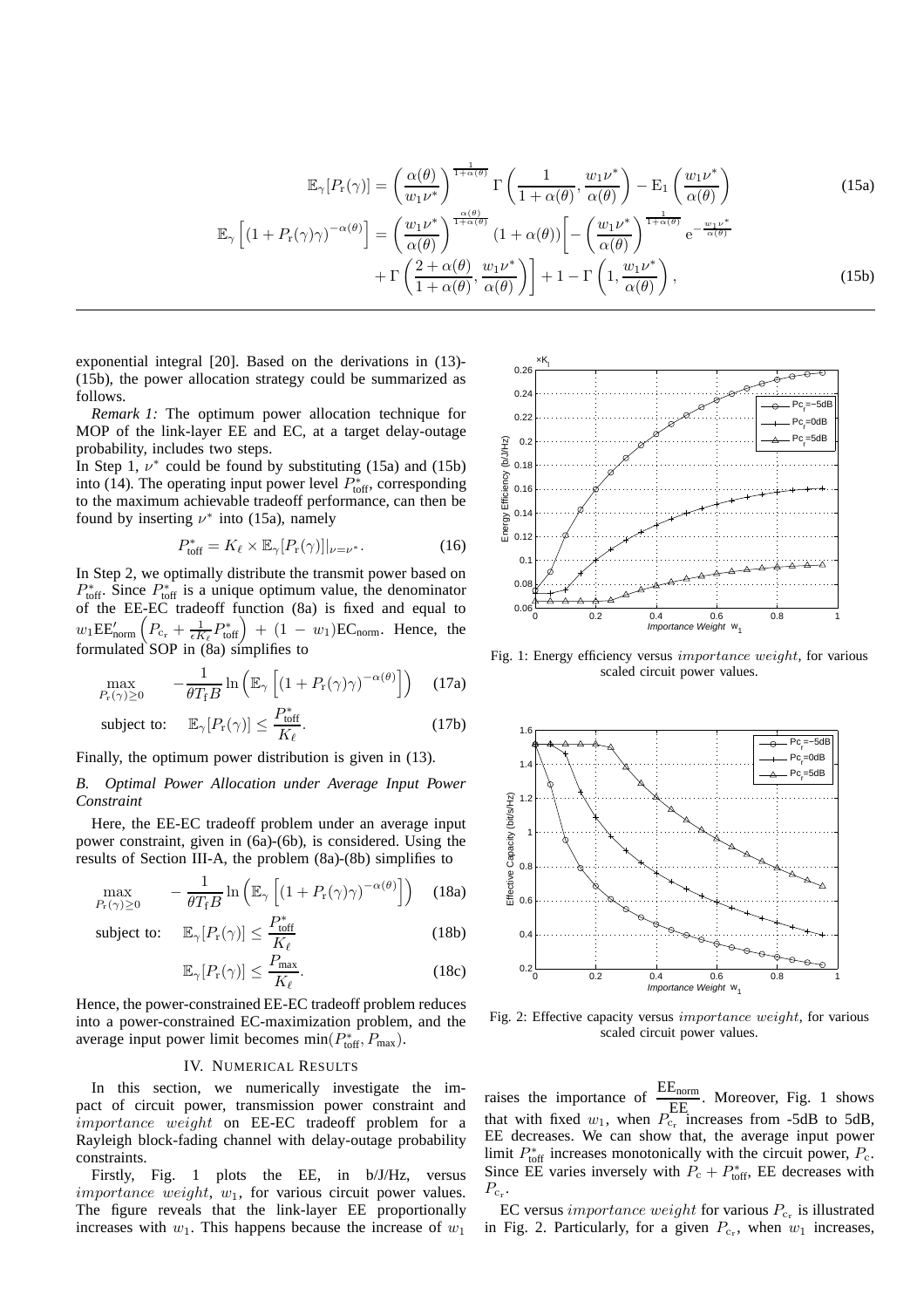

Fig. 3: Effective capacity versus scaled average input power limit, for various importance weights.



Fig. 4: Energy efficiency versus scaled average input power limit, for various importance weights.

EC gradually decreases. This indicates that  $\frac{EC_{\text{norm}}}{EC}$  is less EC graduary decreases. This marcures diate  $EC$  is resisting to the strategy in  $EC$ Fig. 2, there is a flat region wherein EE and EC remain constant with increasing  $w_1$ , that is when  $w_1 \in [0, 0.2]$ , for  $P_{c_r} = 5dB$ . It happens because, when  $P_{c_r}$  is large and  $w_1$  is small, EC<br>result, the tradeoff system prefers to maximize EC. Hence,  $\frac{EC_{\text{norm}}}{EC}$  dominates the tradeoff function. As a  $EC|_{w_1 \leq 0.2} = EC|_{w_1=0}$ ,  $EE|_{w_1 \leq 0.2} = EE|_{w_1=0}$ , where  $w_1 = 0$ represents the EC-maximization problem. When  $w_1 > 0.2$ , the system starts to maximize  $\frac{EE_{\text{norm}}}{EF}$  $\frac{\text{E}_{\text{nom}}}{\text{E}}$  as well, so the curve will not stay flat.

We further plot the results for EC versus  $P_{\text{max}}$ , and EE versus  $P_{\text{max}}$ , with  $P_{\text{c}_r} = 0$ dB in Fig. 3 and Fig. 4, respectively. In particular, Fig. 3 shows that the tradeoff system with  $w_1 \neq 0$ achieves the same EC as an EC-maximization system, i.e.,  $w_1 = 0$ , until it reaches a break-point, after which EC flattens. This happens because, after the breakpoint  $P_{\text{toff}}^*$ , increasing power does not benefit the tradeoff performance. As shown in Section III-B, for any  $P_{\text{toff}}^* \leq P_{\text{max}}$ , the operational input power



Fig. 5: Delay-outage probability versus delay QoS exponent, for various importance weights.

constraint will be remained at  $P_{\text{toff}}^*$ . Therefore, the tradeoff problem does not consume all the available power, but rather operates at a fixed power level of  $P_{\text{toff}}^*$ , and in turn, achieves a fixed EC, when  $P_{\text{toff}}^* \leq P_{\text{max}}$ .

In the tradeoff system with  $w_1 = 0.5$  plotted in Fig. 4, EE increases with  $P_{\text{max}}$  to a maximum value, and then decreases until a break-point, after which it remains constant. In other words, with the increase of  $P_{\text{max}}$ , EE increases to the maximum value  $EE_{norm}$ , then decreases until the breakpoint  $P_{\text{toff}}^*$  is reached. In EE-maximization situation, i.e.,  $w_1 = 1$ , the achievable EE increases with the increase of  $P_{\text{max}}$  until a break-point at  $P_{\text{EE}}^*$ . This is due to the fact that the system operates at the global optimal power level  $P_{\text{EE}}^{*}$  for any  $P_{\text{EE}}^* \leq P_{\text{max}}$ . On the other hand, in EC-maximization situation,  $w_1 = 0$ , EE decreases after it reaches its maximum. It is because the EC-optimized power allocation strategy consumes the whole available input power, resulting in continuously growing EC, and simultaneously losing EE.

Finally, the delay-outage probability,  $P_{\text{delay}}^{\text{out}}$ , versus delay QoS exponent,  $\theta$ , for various *importance weights*, with a maximum tolerable delay threshold  $D_{\text{max}} = 500$ ,  $P_{\text{c}_{\text{r}}}$ -10dB is plotted in Fig. 5. This figure indicates that for loose delay-constrained systems, e.g.,  $\theta = 10^{-5}$ , different *importance weights* will not affect the achievable  $P_{\text{delay}}^{\text{out}}$ . On the other hand, when  $\theta$  increases, e.g.,  $\theta \geq 10^{-3}$ , smaller  $w_1$  provides smaller delay-outage probability. This happens because smaller  $w_1$  indicates that the system prefers ECmaximization approach, hence, the system achieves higher EC with smaller  $w_1$ . Therefore, the probability that the data is remained in the FIFO buffer is decreased. As a result, the probability that the delay of a symbol exceeds a maximum delay-bound  $D_{\text{max}}$  decreases.

## V. CONCLUSIONS

We formulated and solved link-layer EE-EC tradeoff problem, for a point-to-point Rayleigh flat-fading channel under delay-outage probability constraint, using the weighted sum method and fractional programming. In order to make the two objectives comparable, we normalized EE and EC with EEnorm and  $EC_{norm}$ , respectively. We then minimized the inverse of the two conflicting objectives and transformed the MOP into